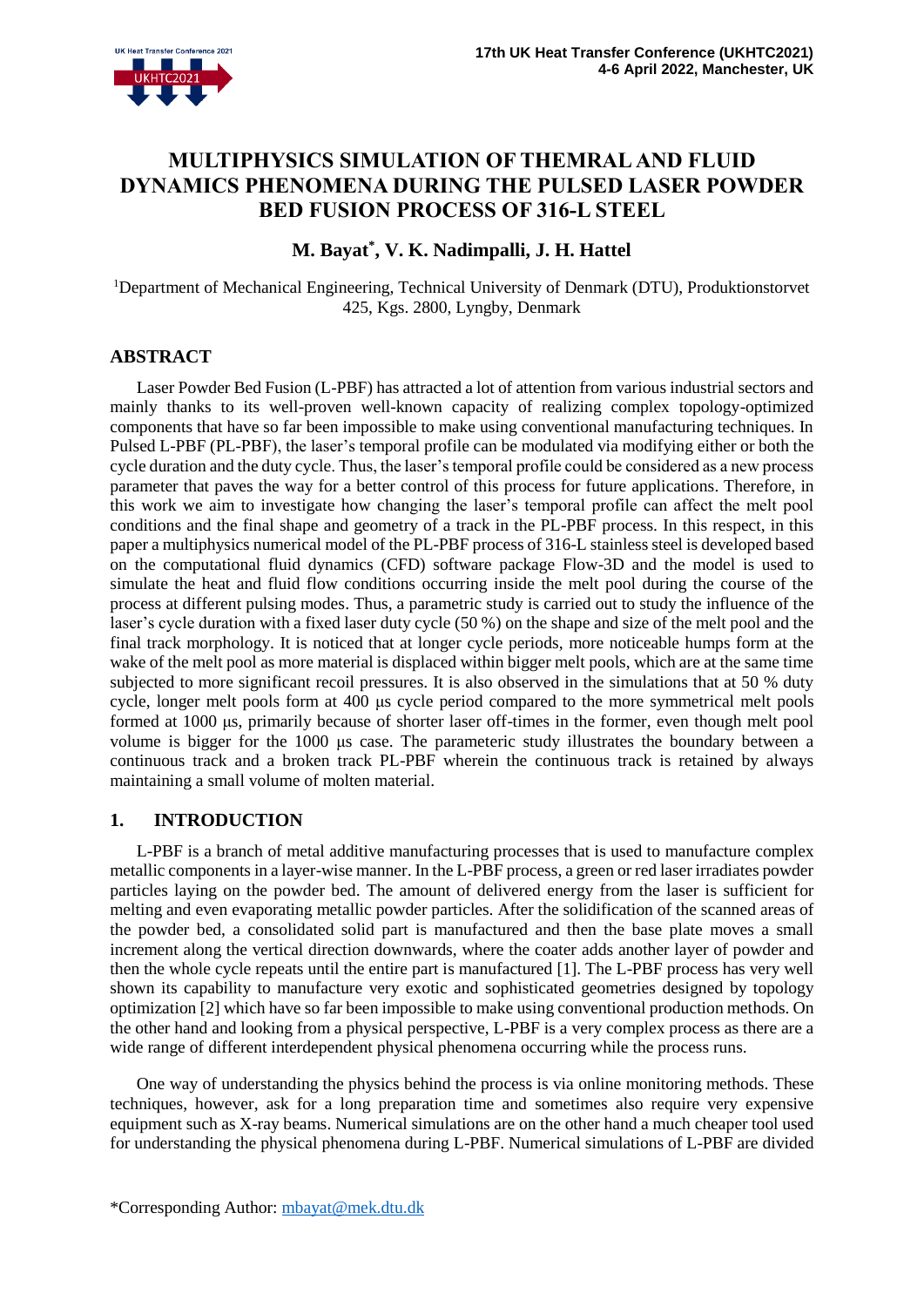into several branches, depending on the type of the involved physics, type of coupling, length-scale and the level of fidelity [3].

As an example, Foroozmehr et al. [4] developed a finite element (FEM) conduction heat transfer model to simulate the temperature evolution around the laser during the L-PBF process of 316-L stainless steel. Lee and Zhang [5] developed an advanced multiphysics model based on the finite volume method (FVM) that accounted for capillary forces and also captured the metal's surface movement. Khairallah et al. [6] developed a multiphysics CFD simulation of the L-PBF of 316-L stainless steel, based on arbitrary Eulerian Lagrangian FEM code. The author group have also developed a series of high-fidelity numerical simulations for modelling different defect formation mechanisms during L-PBF [7,8]. In the past couple of years, there has been a growing interest in melt pool manipulation and controlling techniques via external agents. For instance, Bayat et al. [9] showed how increase in the concentrations of sulfur, as a surface active element, can lead to cooler and at the same time narrower melt pools in L-PBF. Some researchers focused on laser pulsation as a tool to manipulate the melt pool, for example Roehling et al. [10] has recently developed a multiphyiscs model to simulate the thermofluid conditions of large area pulsed L-PBF of 316-L stainless steel. Zheng et al. [11] also developed a CFD model based on the Lattice Boltzmann method to simulate the melt pool conditions during pointwise pulsed L-PBF of IN 625.

To the best knowledge of the authors, there is no scientific work on simulating the modulated PL-PBF process where the temporal profile of the laser is changed via modifying the cycle period as well as duty cycle. Therefore in this work we have developed a multiphysics FVM-based CFD model of the modulated PL-PBF process of stainless steel 316-L to investigate how different cycle periods as well as duty cycles can change the melt pool conditions. In the second section, we go through the modelling details as well as the boundary conditions and then we give a brief introduction on how the pulse modulation functions. Then in the third section, we go through results and discussion where we carry out a parametric study with varying cycle durations to understand how these this parameter changes the melt pool temperature and volume as well as the final resultant track shape.

#### **2. MODEL DETAILS AND LASER PULSING**

The CFD calculations in this work are carried out in the commercial software package Flow-3D. The incompressible Navier-Stokes equations are solved to find the coupled velocity-pressure fields.

$$
\nabla \cdot \mathbf{u} = 0,\tag{1}
$$

$$
\rho \left[ \frac{\partial}{\partial t} + \mathbf{u} \cdot \nabla \right] u = -\nabla p + \mu \nabla^2 \mathbf{u} - \frac{K_c (1 - f)^3}{C_k + f^2} \mathbf{u} + \mathbf{F}''' \text{interface} \tag{2}
$$

$$
\mathbf{F}^{\prime\prime}_{\text{interface}} = \left[A_p \exp\left[B_p \left(1 - \frac{T_b}{T}\right)\right] + \sigma \kappa\right] \mathbf{n} + \gamma [\nabla T - \mathbf{n}(\nabla T \cdot \mathbf{n})],\tag{3}
$$

$$
\frac{\partial F}{\partial t} + (\mathbf{u} \cdot \nabla) F = 0,\tag{4}
$$

$$
\rho \left[ \frac{\partial h}{\partial t} + (\mathbf{u} \cdot \nabla) h \right] = \nabla \cdot (k \nabla T) + Q'''_{interface},\tag{5}
$$

$$
h = h_{ref} + c_{p,bulk}(T - T_{ref}) + f_l \Delta H_{sl}.
$$
\n<sup>(6)</sup>

The third term on the right hand side of equation (2) is related to the solidification drag forces and the rest of the interface-related volumetric forces, namely the recoil pressure, capillarity and the Marangoni effect are expressed in equation (3). The free surface of the fluid is tracked via the VOF method. The energy balance is expressed in equation (5) where  $\rho$  (kg.m<sup>-3</sup>),  $k$  (W.m<sup>-1</sup>.K<sup>-1</sup>) and  $h$  (J.kg<sup>-1</sup>)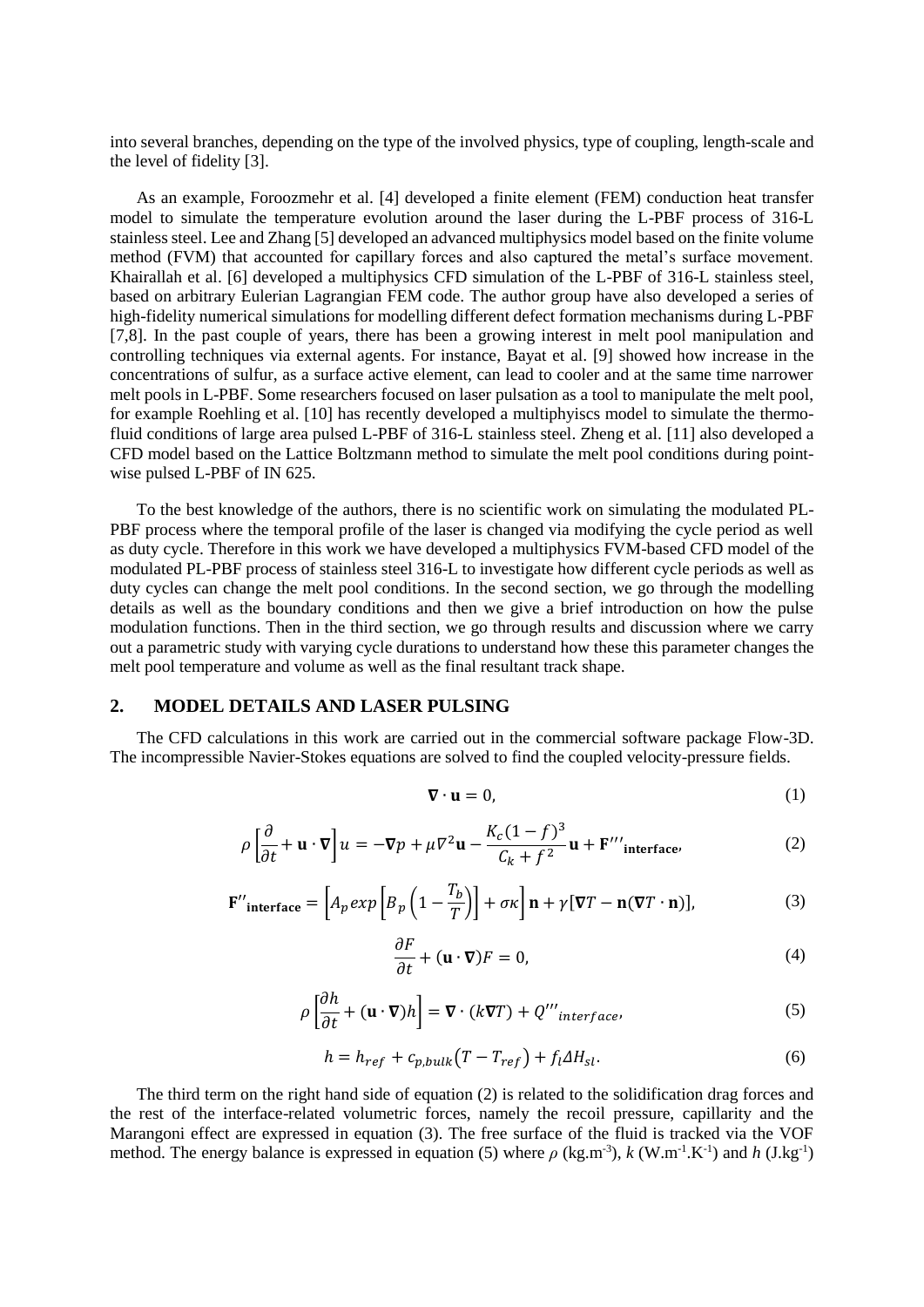are density, thermal conductivity and enthalpy of the metal, respectively. The enthalpy term in its full form including the latent heat of fusion  $\Delta H_{sl}$  (J.kg<sup>-1</sup>) is shown in equation (6) and  $f_l$  (-) is the liquid fraction function. Thermal boundary conditions such as convection, radiation, evaporation and the laser heating are transformed into volumetric heat sources, involved in the  $Q''''(W.m^{-3})$  term in equation (5), and then imposed within the boundary cells that are neighboring the void domain.

The computational domain of the model is shown in [Figure 1](#page-2-0) and the overall dimensions of the control volume are accordingly 2000 μm by 200 μm by 550 μm along x, y and z, respectively. A symmetric boundary condition is set at the x=0 plane where the laser passes and according to [Figure 1,](#page-2-0) the upper and lower part of the domain are meshed with two different cell sizes of 6  $\mu$ m and 20  $\mu$ m, respectively. The fine mesh region is set to capture detailed fluid dynamics within the melt pool while the course-mesh region is supposed to model the thermal effect of the already manufactured layers. Furthermore, the current mesh configuration is found based on the mesh independency analysis carried out in the recent previous work of the authors [12].



<span id="page-2-0"></span>**Figure 1:** Front and side views of the computational domain. Note that the region along z and from -100 μm to +50 μm is void.

The thermal boundary conditions including convection, radiation and evaporation as well as the interface-related fluid dynamics forces are imposed on the free surface of the fluid domain.

In this work as mentioned earlier in the manuscript, a CFD model of the modulated PL-PBF process is developed. In the modulated PL-PBF process, the laser is only on over a fraction of a cycle period *Δt*cycle (s) and this fraction is called duty cycle *F* (-) and it is expressed by percentage. The rest of the input process parameters in this study are  $250 \text{ W}$  power,  $210 \text{ mm} \cdot \text{s}^{-1}$  scan speed and  $100 \mu \text{m}$  beam size.

#### **3. RESULTS AND DISCUSSIONS**

In this work, a parametric study is carried out to investigate the impact of the cycle period on the melt pool behavior. Therefore, the cycle period  $\Delta t_{\text{cycle}}$  (s) is set to 400 μs, 1000 μs and finally, 3000 μs. The duty cycle *F* (-) is set to 50 % and finally 100 %, which leads to the continuous wave (CW) laser mode. The calculated temperature contours as well as the velocity field vector for the three different cycle periods for the 50 % duty cycle are shown at different times in [Figure 2.](#page-3-0)

According to [Figure 2](#page-3-0) (a) – (c), humps forming at the wake of the melt pool for the  $\Delta t_{cycle} = 400 \,\mu s$ are very congested and dense and with noticeable overlap. These humps are results of the liquid metal re-deposition at the wake of the melt pool and then its following rapid solidification. It is in essence the recoil pressure that pumps the liquid metal backwards (due to liquid metal's incompressibility) and causes the re-deposition.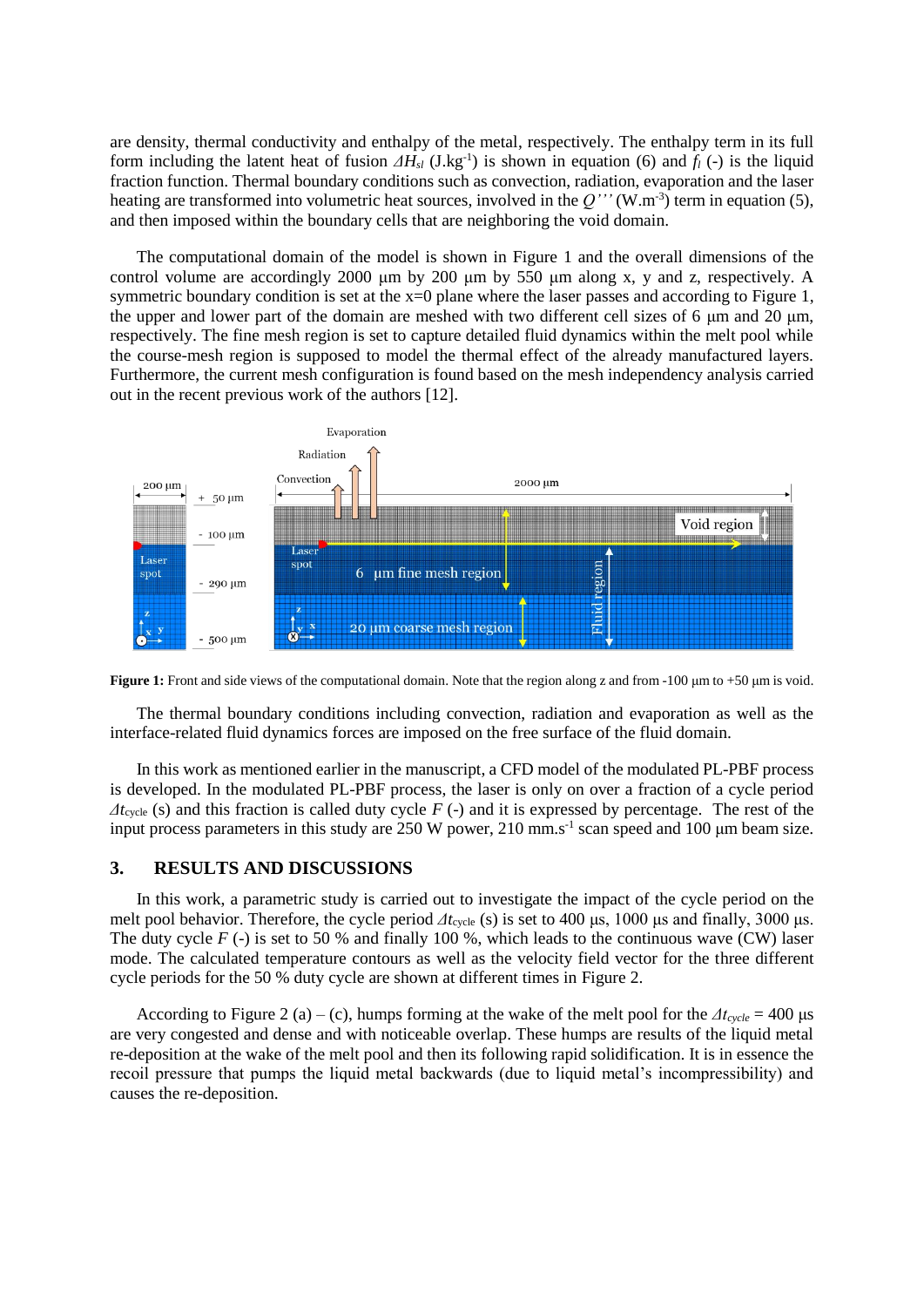

<span id="page-3-0"></span>**Figure 2:** Temperature contours and melt pool border lines at different times for the 50 % duty cycle case: (a) - (c)  $\Delta t_{cycle}$  = 400 μs, (d) – (f)  $\Delta t_{cycle} = 1000$  μs and (g) – (i)  $\Delta t_{cycle} = 3000$  μs.

<span id="page-3-1"></span>According to [Figure 2](#page-3-0) (b), the distance between two neighboring humps is about 78 μm and this is roughly the distance, which the laser with  $210 \text{ mm.s}^{-1}$  speed passes over a 400 µs cycle. Based on Figure  $2(d) - (f)$  $2(d) - (f)$  an[d Table 1,](#page-3-1) by raising the cycle period to 1000 μs, the melt pool becomes more symmetrical and at the same time deeper, compared to the 400 μs case.

|                          |                           | Hump (µm) | Crater $(\mu m)$ | Depth $(\mu m)$ | Length $(\mu m)$ |
|--------------------------|---------------------------|-----------|------------------|-----------------|------------------|
| $\circledast$<br>Atcycle | $400 \text{ }\mu\text{s}$ | 12        | 6                | 64              | 279              |
|                          | $1000 \mu s$              | 16        | 23               | 78              | 240              |
|                          | $3000 \,\mu s$            | 41        | 40               | 145             | 374              |

**Table 1:** Melt pool dimensions and track shape at 50 % duty cycle.

On the other side, the melt pool is longer in the 400 μs case compared to the 1000 μs case and the main reason behind this is the fact that the laser off-time period for the former case is 200 μs compared to the 500 μs for the latter case and which is 2.5 times longer. In this situation and for shorter cycle periods, the laser off-time will be shorter and therefore there will be more significant pre-heating for the newly-formed melt pools. According to [Figure 2](#page-3-0) (a), at 3.6 ms, and at the end of the n-1<sup>th</sup> cycle, there is a small amount of liquid metal still left and then this remaining melt pool region merges with the new melt pool formed at the n<sup>th</sup> cycle and therefore the overall melt pool length will be longer for the 400 μs case. It is also interesting to notice that the hump size increases with the increase in the cycle period and that is because for longer cycle periods, more material re-deposition occurs that in turn leads to bigger hump formations. Furthermore, according to data given in [Table 1,](#page-3-1) the crater size also increases with the increase in the cycle period. This is primarily due to the fact that more material will be re-deposited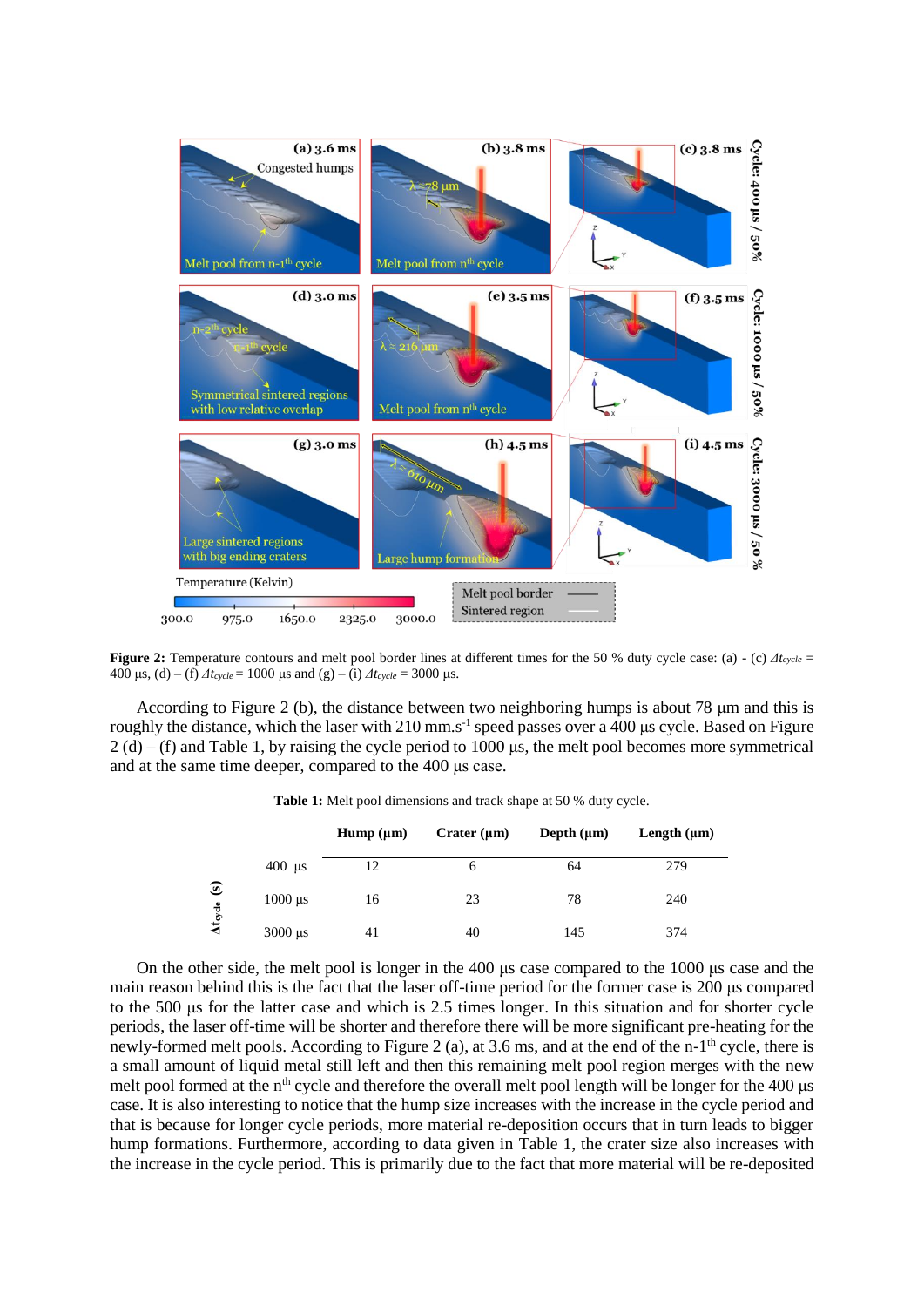at longer cycle periods and since there is no material input to the cases studied above, bigger craters form at the end of the tracks because of mass conservation. According to [Table 1,](#page-3-1) the crater size increases from 6 μm at 400 μs cycle period to 40 μm at 3000 μs cycle period.



<span id="page-4-0"></span>**Figure 3:** Plot of melt pool volume versus time for four cases including continuous wave laser as well as 50 % duty cycle at 400 μs, 1000 μs and 3000 μs.

The plot of melt pool volume against time is shown in [Figure 3](#page-4-0) for the continuous wave laser and the three cases at 50 % duty cycle. One can clearly see that the melt pool's volume for all the three cases of 50 % duty cycle, follow the trend of the melt pool volume at the continuous wave mode. Moreover, the maximum melt pool volume increases with the elongation of cycle period, since as expected, the laser-material's contact time becomes longer, thus more energy is absorbed within each cycle, leading to larger melt pools eventually. Furthermore, it is noticed in the blow-up part o[f Figure 3](#page-4-0) that, as opposed to the 1000 μs and 3000 μs cases, in the 400 μs case, the melt pool volume never becomes zero over the laser's off-time period and those small remnants of liquid metal from previous cycles merge with the newly formed melt pools and this leads to longer melt pools in the end.

#### **4. CONCLUSIONS**

In this work a CFD model of the modulated PL-PBF process of stainless steel 316-L is developed in the commercial software package Flow-3D. The model involves physics such as solidification, melting, evaporation, convection, laser-material interaction, capillarity, Marangoni effect and the recoil pressure effect. In the current study, a parametric study is carried out to understand how the change in the cycle period duration affects the melt pool's thermo-fluid conditions during the modulated PL-PBF process. It is observed that at the pulse mode with 50 % duty cycle and 400 μs cycle period, an overlapped chain of humps form at the wake of the melt pool and at a spatial frequency of occurrence of about 78 μm. Furthermore and as expected, it is noted that the melt pool volume, the size of the hump as well as the crater size at the end of the track, increase with increase in the cycle period duration, as more material is re-deposited at the back of the melt pool and that itself is caused by more pronounced recoil pressures. Moreover, it is noticed that due to the short off-time period of the laser in the 400 μs cycle period case, there is always an amount of liquid metal left from the previous cycle, at the time the new cycle starts. This is found to be the main reason why longer and elongated melt pools form at 400 μs cycle period, compared to the bigger, shorter and more symmetrical-like melt pools forming at the 1000 μs case. In this study PL-PBF single tracks including the broken track and the continuous track examples were studied to illustrate the boundary of this transition at a given laser scan parameter setting. At higher scan speeds, it is expected that the Plateau–Rayleigh instability will compete with the pulsing behavior to change the transition boundary between a broken and continuous track, which is suggested as future work from this study.